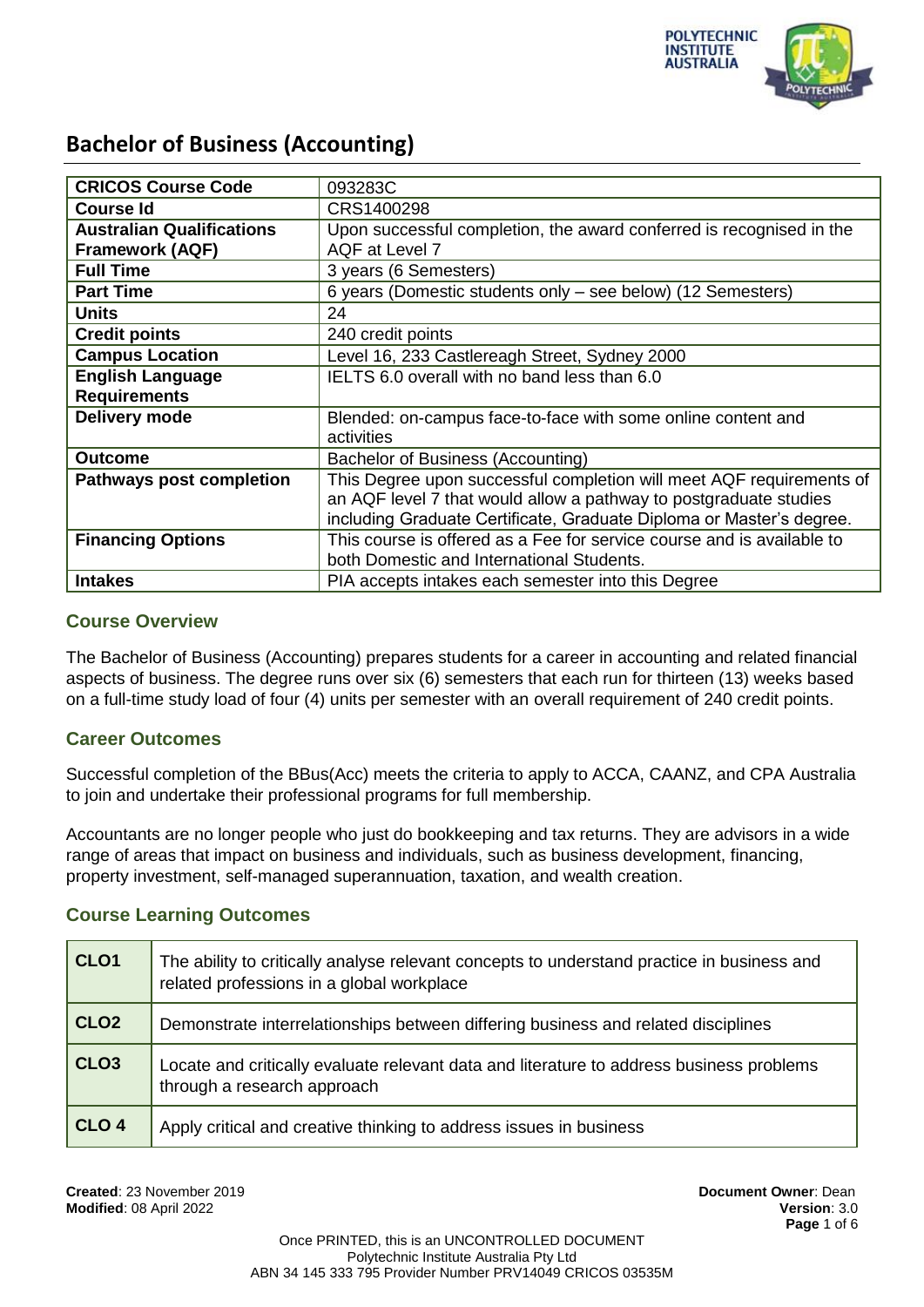

| CLO <sub>5</sub> | Convey information clearly and fluently in high-quality written form appropriate for their<br>audience                  |
|------------------|-------------------------------------------------------------------------------------------------------------------------|
| CLO <sub>6</sub> | Use oral communication appropriately to convey information clearly and fluently                                         |
| CLO <sub>7</sub> | Demonstrate and critically reflect on how individuals work in teams in a business<br>environment in an inclusive manner |
| CLO <sub>8</sub> | Critically analyse business decisions in terms of ethical practice and social responsibility                            |
| CLO <sub>9</sub> | Critically analyse sustainability principles for various stakeholders in relation to business<br>contexts               |
| <b>CLO 10</b>    | Apply technical and professional skills necessary to operate effectively in business and<br>related professions.        |

## **Graduate attributes**

| GA <sub>1</sub> | Communicate effectively in a diverse range of professional or community context                                                                                         |
|-----------------|-------------------------------------------------------------------------------------------------------------------------------------------------------------------------|
| GA <sub>2</sub> | Complete work tasks and assignments independently or as an effective member of<br>multidisciplinary teams                                                               |
| GA <sub>3</sub> | Engage in and value life-long learning leading to the enhancement of professional<br>knowledge and skills                                                               |
| GA4             | Are information and technology literate                                                                                                                                 |
| <b>GA5</b>      | Respond appropriately to a changing workforces, cultures and values reflecting a global<br>work environment                                                             |
| GA <sub>6</sub> | Demonstrate critical thinking, problem solving and decision-making abilities essential to<br>contributing soundly to the resolution of issues confronting organisations |
| GA <sub>7</sub> | Facilitate intellectual curiosity                                                                                                                                       |
| GA <sub>8</sub> | Act in an ethical manner in all aspects of professional life.                                                                                                           |

# **Accreditation**

The Bachelor of Business (Accounting) is accredited by [CPA Australia \(CPAA\),](https://www.cpaaustralia.com.au/ManageApplications/AccreditedCourse.mvc/SearchResults?__RequestVerificationToken=Ya11GjXhDaMo04mDRvmWRQFO5VKRxhGu75QZkjzyOP%2FHkDJ72kPQDm50i1aFtQ2zBQ79h7ZcVQFdYKfNudPoRJrAQlLF1H8wnNpaAFm10x1Nz0WIIoEjbIb820K2ddj5Gcf2Pvv5KY55zuwrc3p4qjcvpWw%3D&CountryId=46022522-c785-e011-bad3-005056b30007&selectedCountryGuid=46022522-c785-e011-bad3-005056b30007&CommencementYear=&HigherEducationProvider=Polytechnic+Institute+of+Australia&HigherEducationProviderAccountId=a68b8221-35f3-e611-80e9-0050569a458f&eduproviderid=a68b8221-35f3-e611-80e9-0050569a458f&CampusId=&CourseType=&PartnerInstitutionAccountId=&Search=Search) Chartered Accountants [in Australia and New Zealand \(CAANZ\),](https://www.charteredaccountantsanz.com/-/media/fdbf0874b74540169a430c8d6357a482.ashx) and the [Tertiary Education Quality and Standards Agency:](https://www.teqsa.gov.au/national-register/course/polytechnic-institute-australia-pty-ltd)

**Created**: 23 November 2019 **Document Owner**: Dean **Modified: 08 April 2022**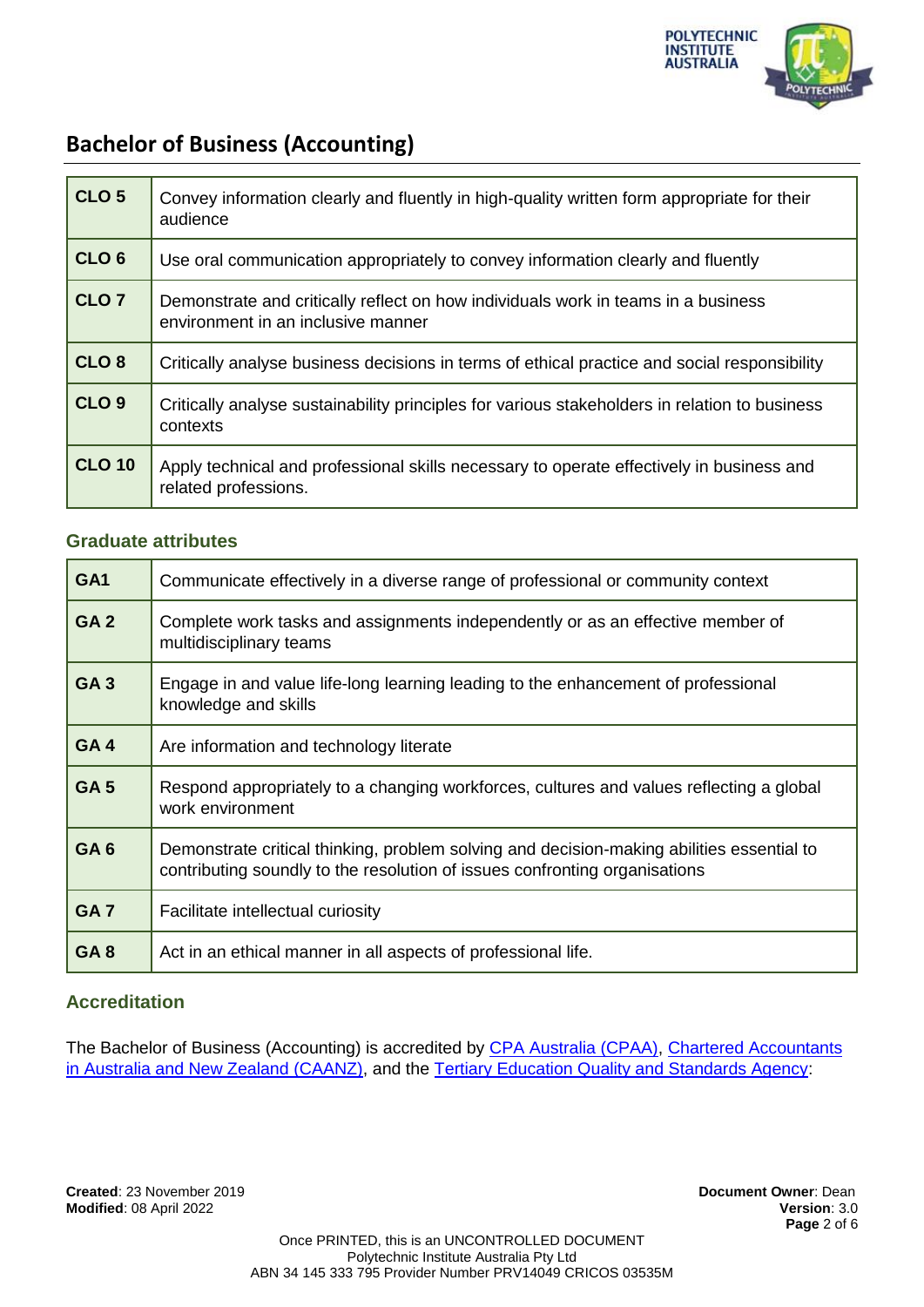

#### **Course Structure**

|               | <b>UNIT</b><br><b>CODE</b> | <b>UNIT NAME</b>                                                | <b>PREREQUISITES</b>                                                                      |
|---------------|----------------------------|-----------------------------------------------------------------|-------------------------------------------------------------------------------------------|
| <b>YEAR1</b>  |                            |                                                                 |                                                                                           |
|               | <b>ACC100</b>              | Principles of Accounting                                        |                                                                                           |
|               | <b>MGT100</b>              | Introduction to Management                                      |                                                                                           |
|               | STT100                     | <b>Statistics for Business</b>                                  |                                                                                           |
|               | <b>ICT100</b>              | Information Management Systems                                  | <b>ACC100 Principles of Accounting</b>                                                    |
|               | ECO100                     | <b>Economics for Business</b>                                   |                                                                                           |
|               | <b>GBU100</b>              | <b>Professional Business Communication</b>                      |                                                                                           |
|               | <b>LAW100</b>              | <b>Business Law</b>                                             |                                                                                           |
|               | <b>MKT100</b>              | <b>Marketing Practice</b>                                       |                                                                                           |
| <b>YEAR 2</b> |                            |                                                                 |                                                                                           |
|               | <b>FIN200</b>              | <b>Business Finance</b>                                         | <b>ACC100 Principles of Accounting</b><br>STT100 Statistics for Business                  |
|               | <b>ACC201</b>              | <b>Financial Accounting</b>                                     | <b>ACC100 Principles of Accounting</b>                                                    |
|               | ACC203                     | <b>Management Accounting</b>                                    | <b>ACC100 Principles of Accounting</b><br>ICT100 Information Management<br><b>Systems</b> |
|               | <b>LAW200</b>              | <b>Commercial Law</b>                                           | LAW100 Business Law                                                                       |
|               | <b>ACC202</b>              | <b>Corporate Accounting</b>                                     | <b>ACC201 Financial Accounting</b>                                                        |
|               | <b>MGT200</b>              | Organisational Behaviour                                        | MGT100 Introduction to Management                                                         |
|               | <b>GBU200</b>              | <b>Business Ethics &amp; Corporate Social</b><br>Responsibility |                                                                                           |
|               | <b>MGT201</b>              | <b>Strategic Management</b>                                     | MGT100 Introduction to Management                                                         |
| <b>YEAR 3</b> |                            |                                                                 |                                                                                           |
|               | <b>ACC300</b>              | Auditing and Assurance                                          | <b>ACC202 Corporate Accounting</b>                                                        |
|               | ACC303                     | <b>Advanced Management Accounting</b>                           | <b>ACC203 Management Accounting</b>                                                       |
|               | <b>MGT300</b>              | Managing Organisational Change                                  | MGT100 Introduction to Management                                                         |
|               | <b>ACC302</b>              | <b>Accounting Theory and Corporate</b><br>Governance            | <b>ACC202 Corporate Accounting</b>                                                        |
|               | <b>LAW300</b>              | <b>Taxation Law</b>                                             | LAW200 Commercial Law<br><b>ACC202 Corporate Accounting</b>                               |
|               | <b>MGT302</b>              | <b>International Business Strategy</b>                          | MGT100 Introduction to Management                                                         |
|               | <b>ACC304</b>              | <b>Accounting Capstone</b>                                      | MGT201 Strategic Management<br>ACC303 Advanced Management<br>Accounting                   |
|               | <b>MGT301</b>              | Leadership                                                      | MGT100 Introduction to Management                                                         |

**Created**: 23 November 2019 **Document Owner**: Dean **Modified: 08 April 2022**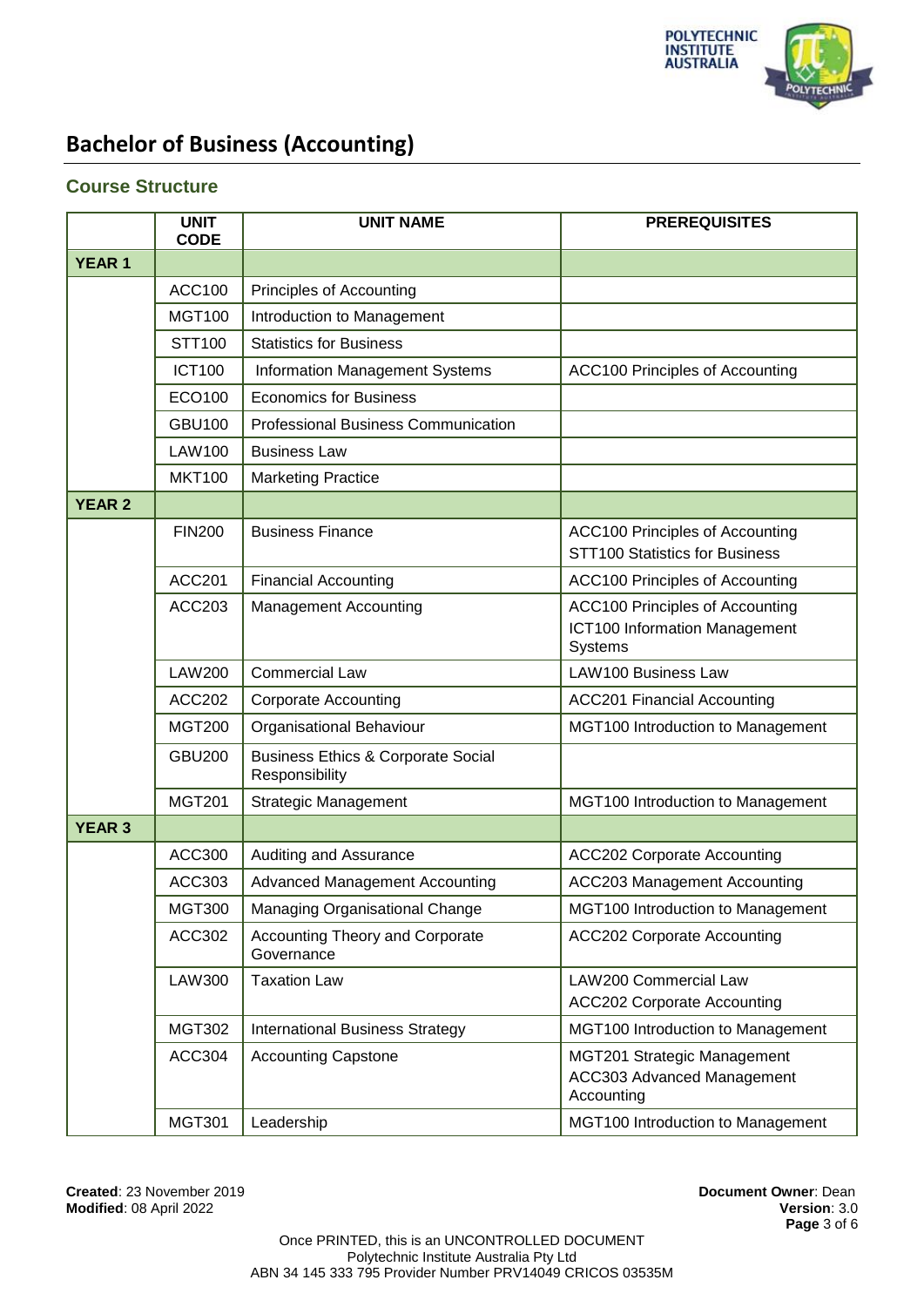

### **Exit Outcomes**

To obtain a Bachelor of Business (Accounting), candidates are required to successfully complete all 24 units. Not all units are offered each semester. If you complete the 8 100 level units with the Institute (either at the Institute or with Advanced Standing that does not exceed 4 of the 100 level units), you will be eligible to obtain a Diploma of Business.

#### **International Student Duration**

The CRICOS-registered duration is 156 weeks or 3 years of full-time study (6 semesters). Please note the part-time mode is not available to a holder of a student visa who is not a citizen of Australia or New Zealand, or who is not an Australian permanent resident, or who is a temporary resident of Australia.

### **Domestic Student Duration**

For domestic students, the course is 3 years full-time or 6 years part-time.

### **Device Specifications**

| <b>Accounting and Marketing Degrees</b> |                                                                                                 |
|-----------------------------------------|-------------------------------------------------------------------------------------------------|
| <b>Operating system</b>                 | Windows 10, 11                                                                                  |
|                                         | Mac OS 10.12 Sierra, 10.13 High Sierra, 10.14 Mojave, or 10.15 Catalina                         |
| <b>Browser</b>                          | Safari, Chrome, and Firefox - current version                                                   |
|                                         | Microsoft Edge - latest version                                                                 |
|                                         | Internet Explorer - current or immediately previous version                                     |
|                                         | <b>Computer and processor</b> 1 GHZ or faster x86 or 64-bit processor with SSE2 instruction set |
| <b>Memory</b>                           | 8 GB RAM (64-bit)                                                                               |
| <b>Disk space</b>                       | Minimum 500 gigabytes (GB)                                                                      |
| <b>Monitor resolution</b>               | 1024 x 768                                                                                      |

## **Delivery Method**

| Type   Explanation                                                                       |
|------------------------------------------------------------------------------------------|
| <b>Blended</b>   Blended: on-campus face-to-face with some online content and activities |
| The campus delivered location is level 16, 233 Castlereagh Street Sydney                 |

#### **Assessment Methods**

The Institute uses authentic assessment principles that may include practical exercises, case studies, presentations, reports, online simulations, essays, and examinations. These may include being done under invigilation.

## **Entry Requirements**

- Successful completion of an Australian senior secondary qualification (or recognised equivalent) with the equivalent of a minimum Australian Tertiary Admission Rank (ATAR) of 60 and
	- o NSW (or equivalent) Band 4 Standard English; and

**Created**: 23 November 2019 **Document Owner**: Dean **Modified**: 08 April 2022 **Version**: 3.0

**Page** 4 of 6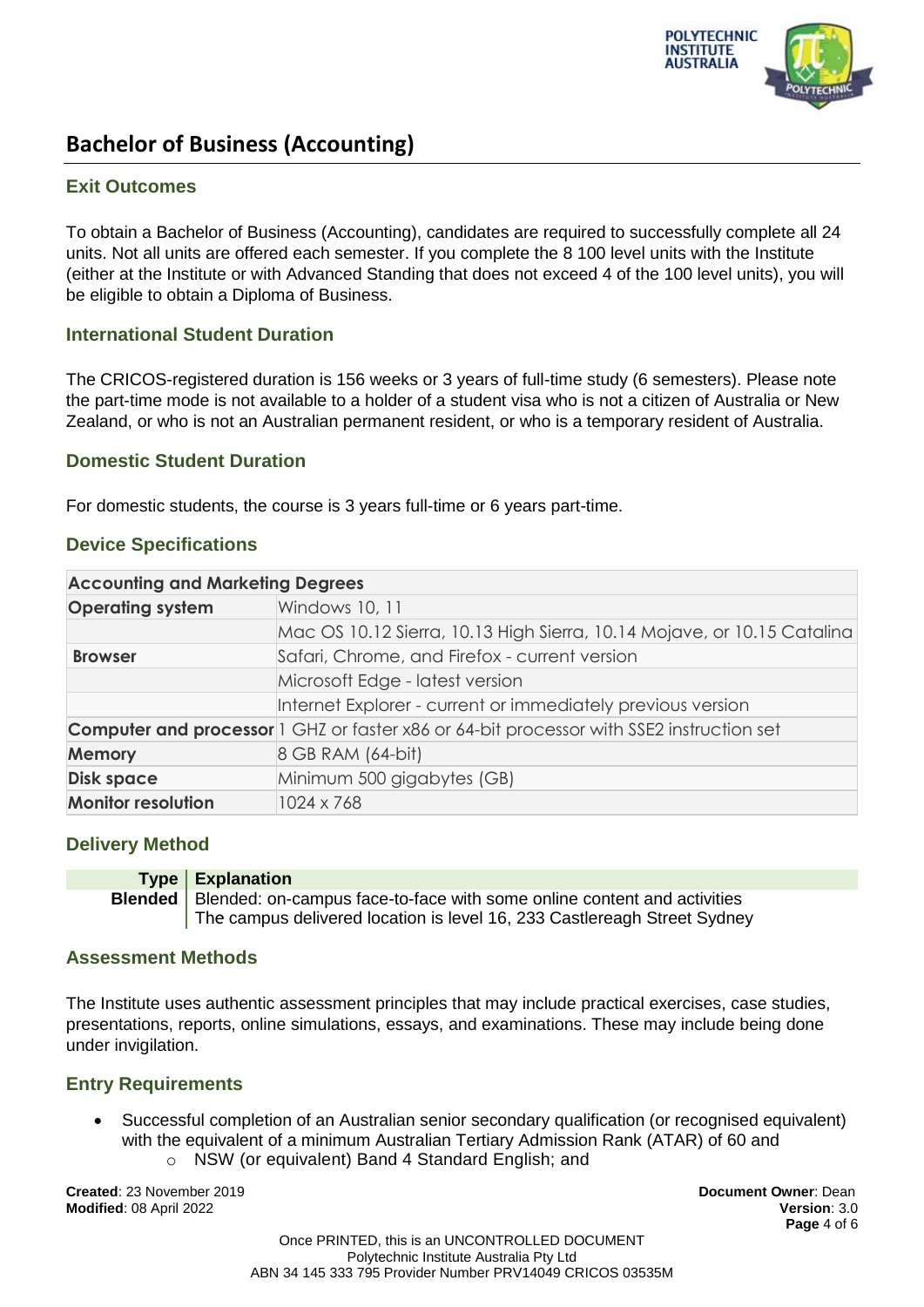

- o NSW (or equivalent) Band 3 Advanced Mathematics; **or**
- o NSW (or equivalent) Band 4 Standard 2 Mathematics.
- An equivalent secondary qualification overseas that also meets the mathematics requirement above; or
- An accredited Tertiary Preparation Program or a Foundation Year Program offered by an accredited Australian provider that also meets the mathematics requirement above; or
- One year of completed accredited full-time study at a registered institution of tertiary education at AQF level 5 or above that also meets the mathematics requirement above.

## **International Students**

Students who have not completed an Australian Year 12 qualification may be admitted into the program through the flexible entry mode.

- An equivalent secondary qualification overseas; or
- An accredited Tertiary Preparation Program or a Foundation Year Program offered by an Australian university; or
- One year of successful full-time study in an accredited course at a university or other higher education provider; or
- Admission to candidature for an undergraduate degree at an Australian university

# **Special/Alternative Admission Arrangements**

Applicants who are 21 years of age or over who have not completed Year 12, or its equivalent may gain entry to a course by addressing one of the following entry requirements:

- 1. Successful completion of a Special Tertiary Admissions Test administered by a tertiary admissions centre; or
- 2. Submission of a portfolio of prior and current academic and professional work; or

Applicants applying under special admission categories will be required to attend an interview with the Dean to assess the applicant's capacity for higher education studies. The applicant should submit a portfolio of prior and current academic and professional work prior to the interview to assist in the assessment process.

The criteria used by the Dean when approving applicants for admission into a course under special or alternative admission arrangements include:

- capacity to pursue tertiary studies;
- motivation to pursue tertiary studies in the discipline of the chosen course;
- demonstrated potential for academic studies based on the applicant's portfolio;
- relevant professional and industry experience; and
- specific consideration of access issues for ATSI's.

## **Language requirements**

Language proficiency

**Created**: 23 November 2019 **Document Owner**: Dean **Modified**: 08 April 2022 **Version**: 3.0

**Page** 5 of 6